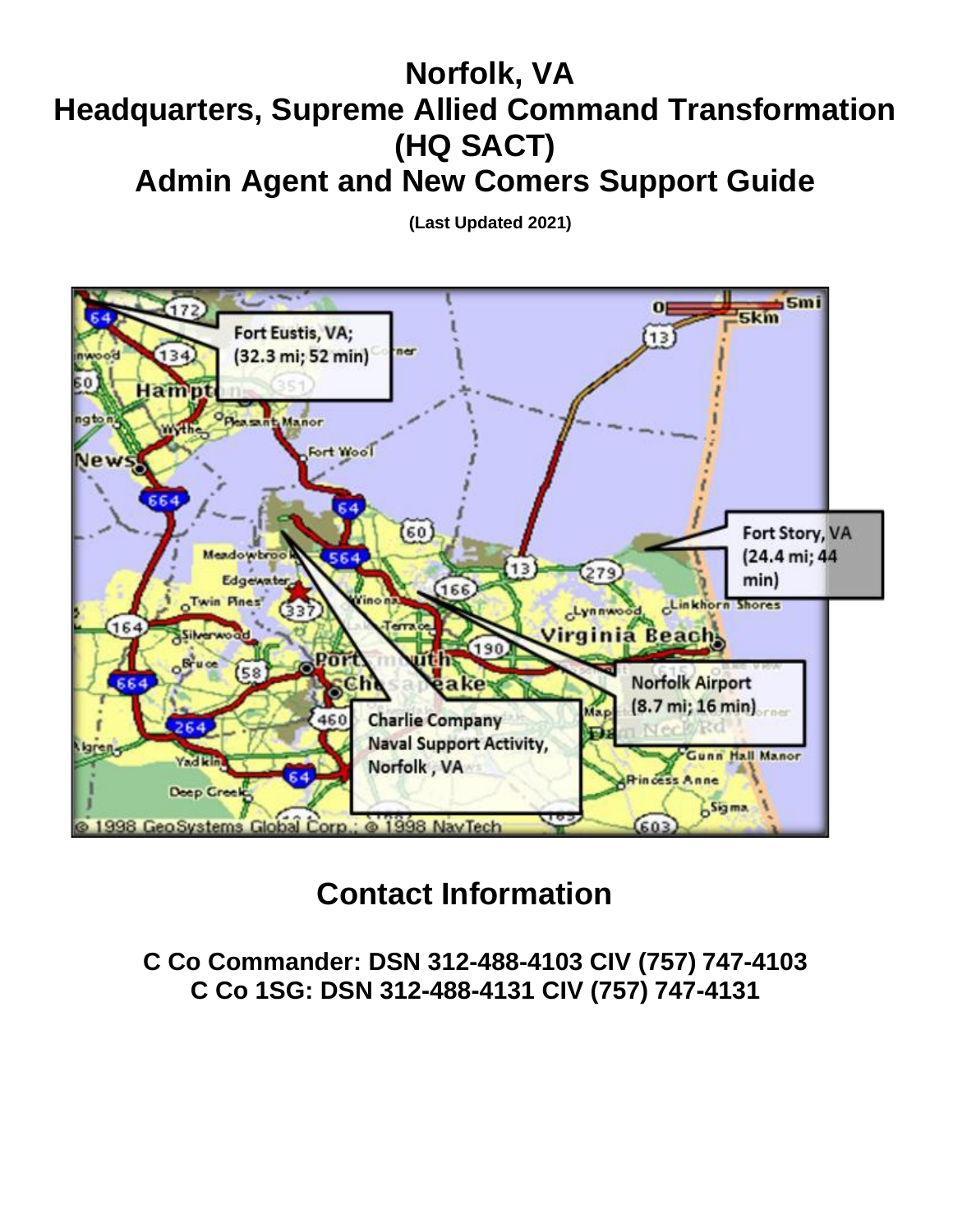# **Welcome**

Dear "Cobra Nation" Soldier,

On the behalf of Charlie Company "Cobra Nation", Allied Forces Command South (AFSOUTH) Battalion, US Army North Atlantic Treaty Organization (USANATO), I would like to extend my personal and warmest welcome to you and your family. Either please let the Company Commander or First Sergeant know how the Command can assist in anyway during your transition to and around Hampton Roads.

The "Cobra Nation" Company mission is to provide training, administrative and personnel support; coordinate all logistical support; and oversee operational readiness for all US Army Soldiers assigned to Headquarters Supreme Allied Command Transformation (SACT), NATO Communications and Information Agency (NCIA), and Joint Force Command Norfolk of Naval Support Activity Norfolk, VA. Above all, our Company's job is simple: to support, train and maintain the readiness needs for our Soldiers.

We accomplish these tasks by training and working around your primary NATO mission and schedule, as best as possible. We coordinate with multiple, nearby Joint Base and agencies, which enable us to complete all necessary readiness and training requirements. Our end state is that individual Soldiers and Family Members are provided excellent support; maintain mission and training readiness, while maintaining Joint and Multinational partnerships.

Attached you will find maps of the Naval Support Activity, Norfolk and Fort Eustis/Joint-Base Langley-Eustis (JBLE). All Soldiers are required to conduct in processing at the company and at Fort Eustis. Also, provided are some helpful contact information, in/out processing, online training requirements, and fact sheets for any emergencies or issues prior or signing in, please use these resources to help ensure your arrival is smooth, easy and as stress free as possible.

Again, Welcome to the Charlie Company "Cobra Nation" family. I look forward to you and your family joining this great USANATO organization. I believe you will find your assignment here to be challenging, yet rewarding and enjoyable experience. May you be safe on your travels and your transition into your new assignment.

# **RESOURCES**

#### **Location**

The NATO Supreme Allied Command Transformation (SACT) is located on Naval Support Activity (NSA) Hampton Roads, Norfolk, Virginia. The nearest Army installation is Fort Eustis in Newport News, Virginia about 31 miles away. Soldiers assigned to SAC-T, NCIA and JFC-Norfolk fall under Charlie Company, AFSOUTH Battalion, USANATO Brigade.

While the Battalion HQs is located in Naples, Italy, the Company HQs is located on NSA Hampton Roads. The Brigade HQ is located in Sembach, Germany.

Due to our location, the CG of the Center for Initial Military Training (CIMT) at Fort Eustis has GCMCA authority.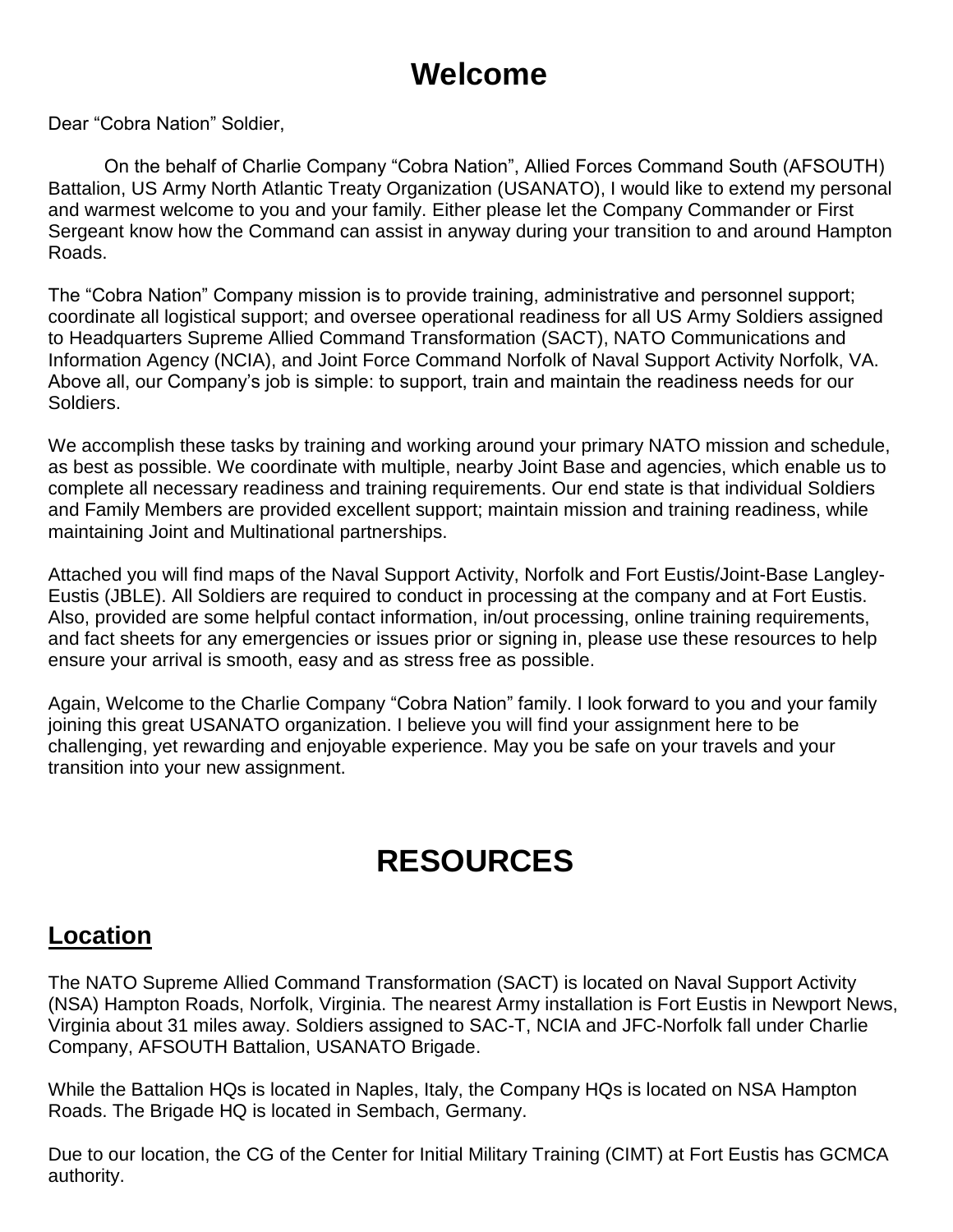# **Port Call**

If flying, you'll arrive at Norfolk International Airport (ORF) which is approximately 10 miles from NSA Hampton Roads. Coordinate with your sponsor for transportation from the airport to the installation.

#### **In-processing**

Report to Charlie Company first. After initial in-processing at the Company your sponsor will take you to the Soldier Support Center at Fort Eustis. From there they will direct you and your sponsor through the rest of the in-processing procedures. You will have to in-process the company, Fort Eustis, and if assigned to a NATO position the SACT HQ.

Soldiers should arrive with the following documents:

- PCS Orders
- Leave Form
- Driver's License
- Medical and Dental records
- Wills and Powers of Attorney
- CIF printout
- Copy of Last Evaluation (if applicable)
- APFT/ACFT within the past six months of arrival on DA Form 705
- Mandatory 350-1 training completion certificates
	- o SERE
	- o Information Security
	- o Cyber Awareness
	- o OPSEC
	- o AT Level 1
	- o TARP
	- o Leaders Safety and Occupational Health
- Weapons qualification, within the past six months of arrival. Bring your current weapons card with you for in-processing.
- Dental status Category I or II PHA up to date
- Family Care Plan
- Immunizations up to date
- All personnel must bring a copy of their security clearance certificate.
- All personnel will be briefed on security regulations and procedures upon arrival. The National Liaison Representative (NLR) will ensure your security clearance is up to date. The NLR will also help you renew your security clearance if it out of tolerance.

# **Temporary lodging**

Military lodging is available on Norfolk Naval Station. However, if space is not available you can stay at a local hotel in the Norfolk area after being issued a Statement of Non-availability by the Norfolk Naval Station Navy Lodge.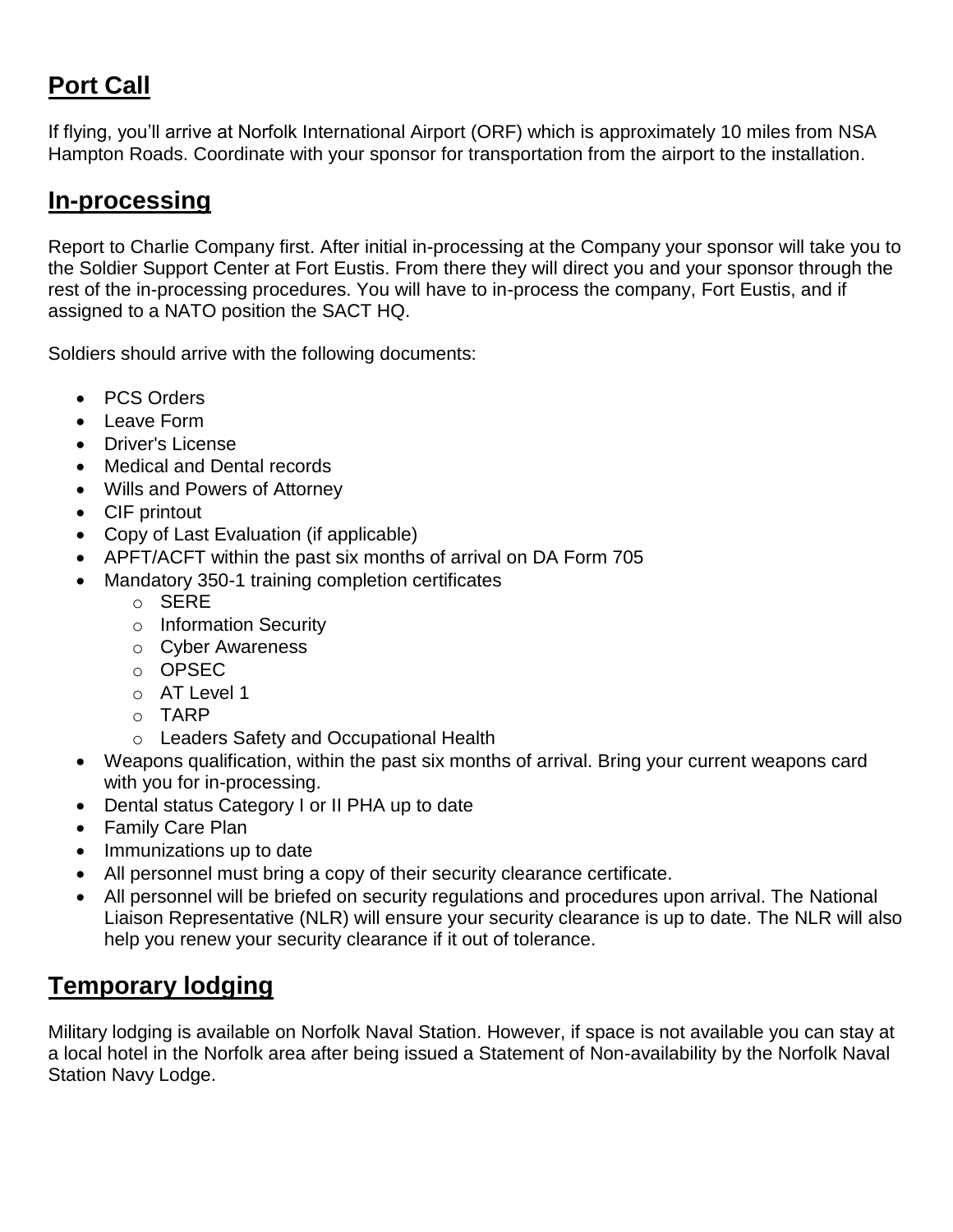Norfolk Naval Station Navy Lodge 7811 Hampton Blvd Norfolk, VA 23505 757-489-2656

Econo Lodge Naval Station Norfolk 805 Hampton Blvd Norfolk, VA 23505 757-451-0000

Hampton Inn Norfolk-Naval Base 8501 Hampton Blvd Norfolk, VA 23505 757-489-1000

Coordinate with your sponsor for room reservations before your arrival. TLA is authorized as a reimbursable expense for no more than 10 days after your arrival. During that time, you must find a place to live. If you stay in the hotel past 10, please be aware that you will have to pay that expense out of pocket. DO NOT USE your GTC card to pay for your stay past 10 days.

### **Medical/Dental**

The nearest military treatment facility is Charette Naval Health Center in Portsmouth, VA (informally known as Portsmouth Naval Medical Center - NMCP) 10 miles from NSA Hampton Roads. The NMCP can be contacted at 757- 953-5129 and the Branch Dental Clinic contacted at 757-953-8635 to make appointments. The nearest Army medical treatment facility is McDonald Army Community Hospital (MACH) at Fort Eustis, VA. Call 757-314-7500 for appointments. Fort Story Medical Clinic is also available for medical and Dental appointments. Call 757-422-7822 to make an appointment for PHA and 757-422-7077 to make an appointment for Dental.

### **IT Support**

NCIA supports all personnel assigned to Charlie Company when using NATO Unclassified. The NEC assigned to 93rd Signal Brigade at Fort Eustis, supports all NIPR IT requests/issues.

### **Reassignments**

When a Service Member out-processes from Charlie Company their main POC is the Charlie Company HQs. The Company coordinates issuance of PCS orders from the STB S1 at Fort Eustis.

Request for replacement of PE and MOU personnel is coordinated between the Senior National Representative (SNR) / the Senior Army Officer (SAO) with ECJ1 Strength Management Division.

#### **Clearance**

The NATO Secret, SF86 renewals, and other clearances are process by the NLR or AFSOUTH Battalion S2 through the NSE at Charlie Company HQs in Norfolk, Virginia. If fingerprints are required, the Service Member must travel to the PMO on base.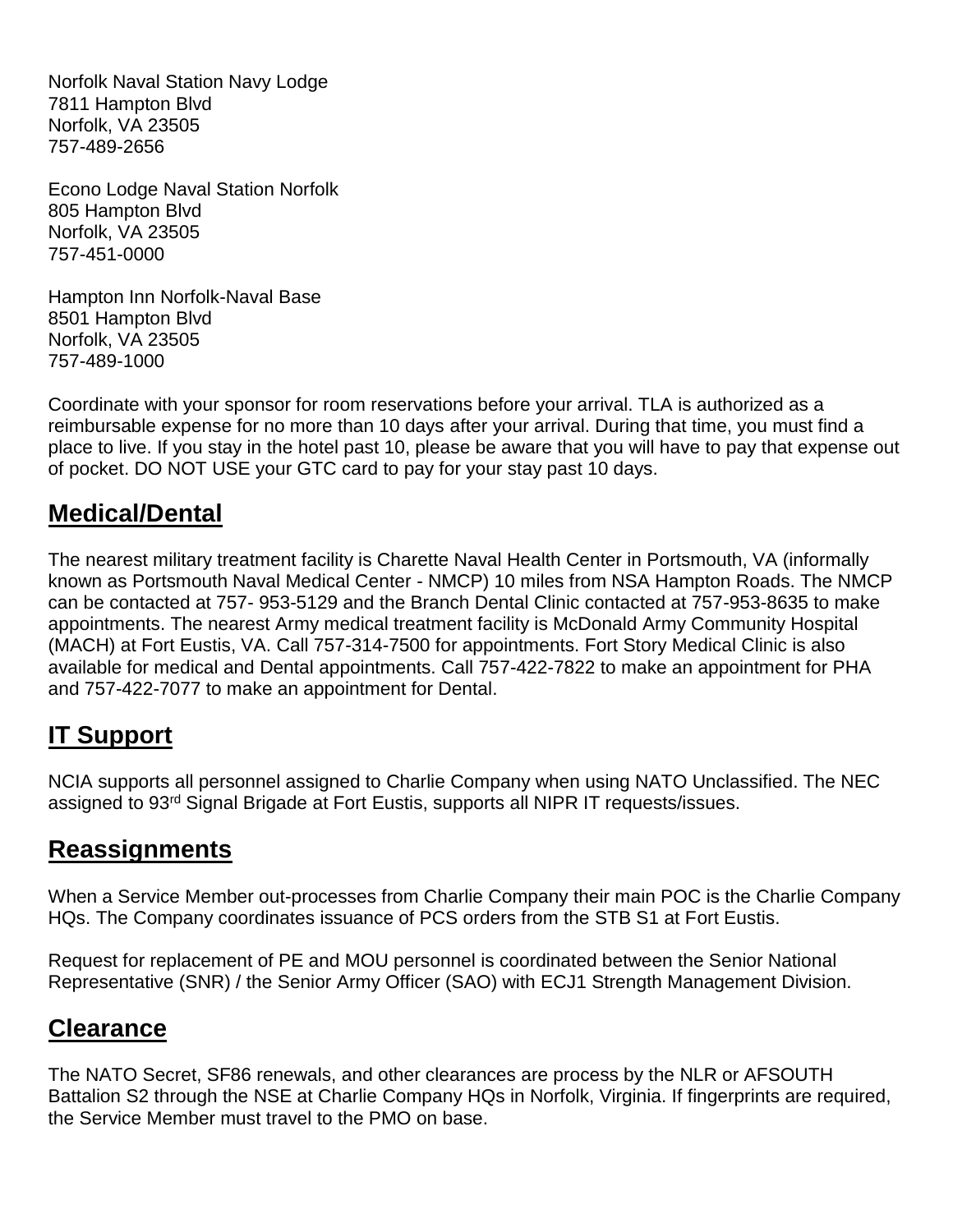## **Hand Receipts**

The Company Commander at Charlie Company HQs Norfolk, Virginia controls the property books.

## **UCMJ**

The Company Commander at Charlie Company HQs Norfolk, Virginia holds UCMJ Company Grade authority. The AFSOUTH Battalion Commander in Naples, Italy holds UCMJ Field Grade authority. The CG of the Center for Initial Military Training (CIMT) at Fort Eustis has GCMCA authority. The AFSOUTH Battalion Commander in Naples, Italy will hold SCMCA for E1 through E7. SCMCA E8 and above will be held at CIMT at Fort Eustis.

### **Casualty Reporting**

In case of casualty or serious injury, contact the Company Commander of First Sergeant immediately. They will provide instruction on how to properly report the casualty and request all necessary information needed to submit a CCIR. Recommend SAO/SNR review the Brigade and Battalion Casualty SOPs for more guidance that is detailed.

## **Schools**

There are no DODs schools on post. Below are surrounding school districts:

- Norfolk Public Schools [\[Commercial Link\]](https://www.nps.k12.va.us/)
- Virginia Beach Public Schools [\[Commercial Link\]](http://www.vbschools.com/)
- Chesapeake Public Schools [\[Commercial Link\]](http://www.cpschools.com/index.php)
- Portsmouth Public Schools [\[Commercial Link\]](http://pps.k12.va.us/)
- Suffolk Public Schools [\[Commercial Link\]](https://www.spsk12.net/)

# **Child Care**

Norfolk Child and Youth Programs provide child development and recreational services for children 6 weeks to 12 years of age. The Child Development Center provides full and part day care for children 6 weeks to Kindergarten. The School Age Center provides before and after school care and Day Camp experiences for children. Currently the waiting time for infants is 8-11 months and children 2+ years the wait time is 5-7 months. Contact the NSA Child and Youth Programs at 757- 444-3379 or 866-628- 9232.

Fort Eustis Child Development Center offers full-day, before/after-school services, preschool and hourly programs, for children 6 weeks to kindergarten age and can be contacted at 757-878-4025.

Family Child Care (FCC) homes are available.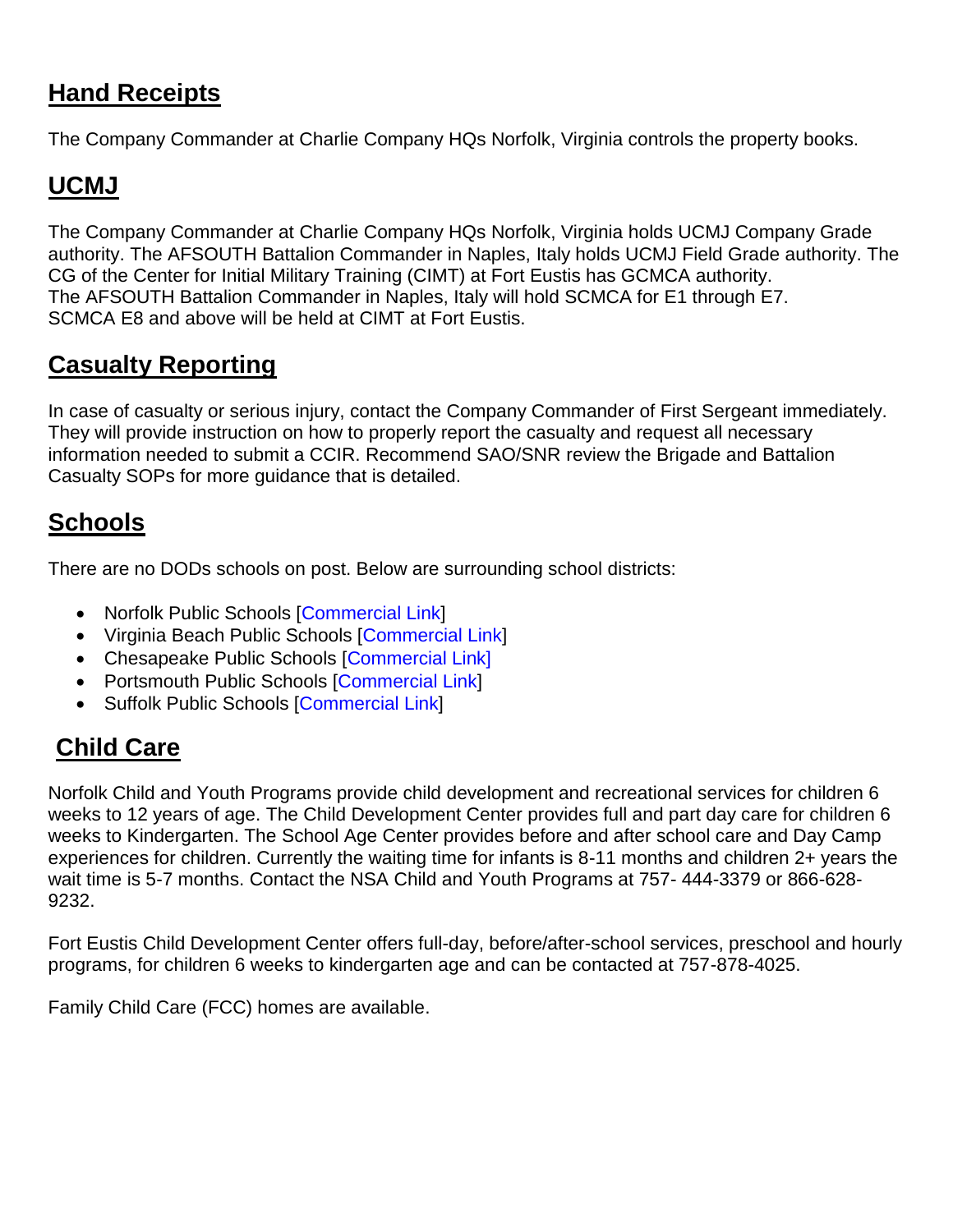### **Passports**

Passports are not required at this duty location. Dependent on your position/job assignment TDY travel may be required for you to travel overseas to one of the outlining NATO countries. Service Members that do have a current passport may travel freely for these TDY routines. Service Members that do not have a current passport will report to the National Liaison Representative (NLR) Office prior to your departure date and receive NATO Orders. More information may be obtained by contacting the NLR Office at 757-747-3314 or 757-747-3581.

# **Housing**

Single soldier barracks are not available. Military family housing is available and information can be found at the following website: [http://www.lincolnmilitary.com](http://www.lincolnmilitary.com/) or call 757-369-8335 or visit the Fort Eustis Housing Office web site at [http://www.fteustishomes.com/.](http://www.fteustishomes.com/) Generally, all E6 and above will be directed to stay off post in private housing.

## **Shopping**

Exchange: NSA Norfolk has a large NEX mall complex and multiple Shoppettes around the station. Fort Eustis has a large PX, a mall and one Shoppette.

Commissary: NSA Norfolk and Fort Eustis both have commissaries.

MWR Facilities: Recreation at NSA Norfolk and Fort Eustis include bowling, library, auto hobby, recreation facilities, golf, gym, tennis, swimming, outdoor activities, fishing, and stables.

Banks: The most commonly used bank in the area is Navy Federal Credit Union. More information is available at [https://www.navyfederal.org/.](https://www.navyfederal.org/)

#### **Mail**

Mail is delivered through the US Postal System. Mail is handled at the Registry Office of SACT HQs. The Charlie Company mailing address is:

ATTN: Charlie Company 7857 Blandy Road, Suite 100 Bldg. NH-23 Norfolk, VA 23551-2490

#### **Vehicles**

The minimum age for driving in the United States is 16 years. Personnel must pass the State driving and theory test to obtain a US Driver's License. The nearest vehicle-processing center (VPC) is Norfolk VPC. More information is available at<https://www.pcsmypov.com/Locations/Norfolk%20VPC> or by phone at 757-320-4254; toll free 1-855-389-9499.

## **Additional Local Area Information**

Additional useful information can be found at <http://www.militaryinstallations.dod.mil/>